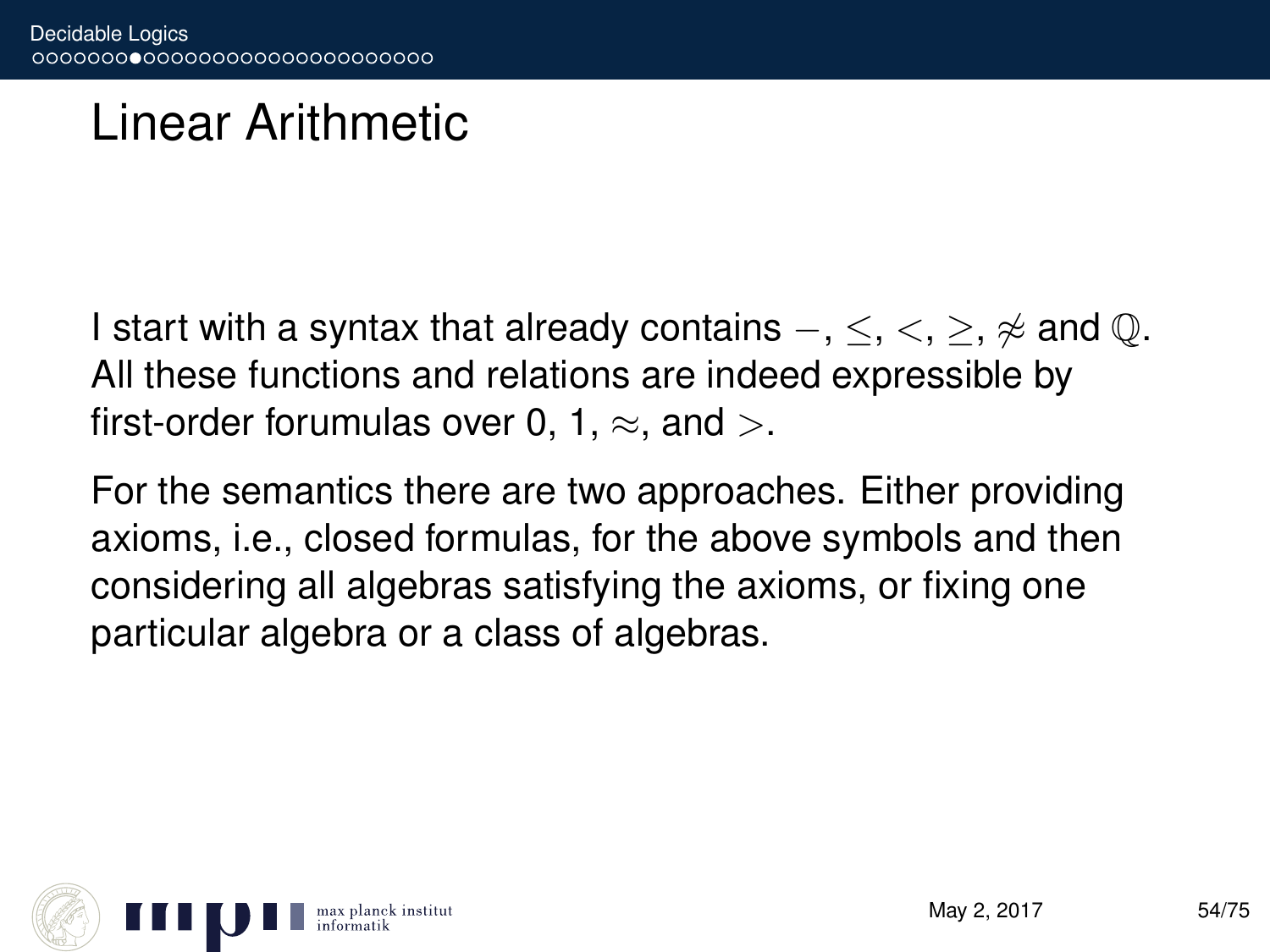### 6.2.1 Definition (LA Syntax)

The syntax of LA is

$$
\Sigma_{LA} = (\{LA\}, \{0,1,+,-\} \cup \mathbb{Q}, \{\leq,<,\not\approx,>,\geq\})
$$

where – is unitary and all other symbols have the usual arities.

Terms and formulas over  $\Sigma_{\text{LA}}$  are built in the classical free first-order way, see Section 3.1. All first-order notions, i.e., terms, atoms, equations, literals, clauses, etc. carry over to LA formulas. The atoms and terms built over the LA signature are written in their standard infix notation, i.e., I write  $3 + 5$  instead of  $+(3, 5)$ . Note that the signature does not contain multiplication. A term 3*x* is just an abbreviation for a term  $x + x + x$ .

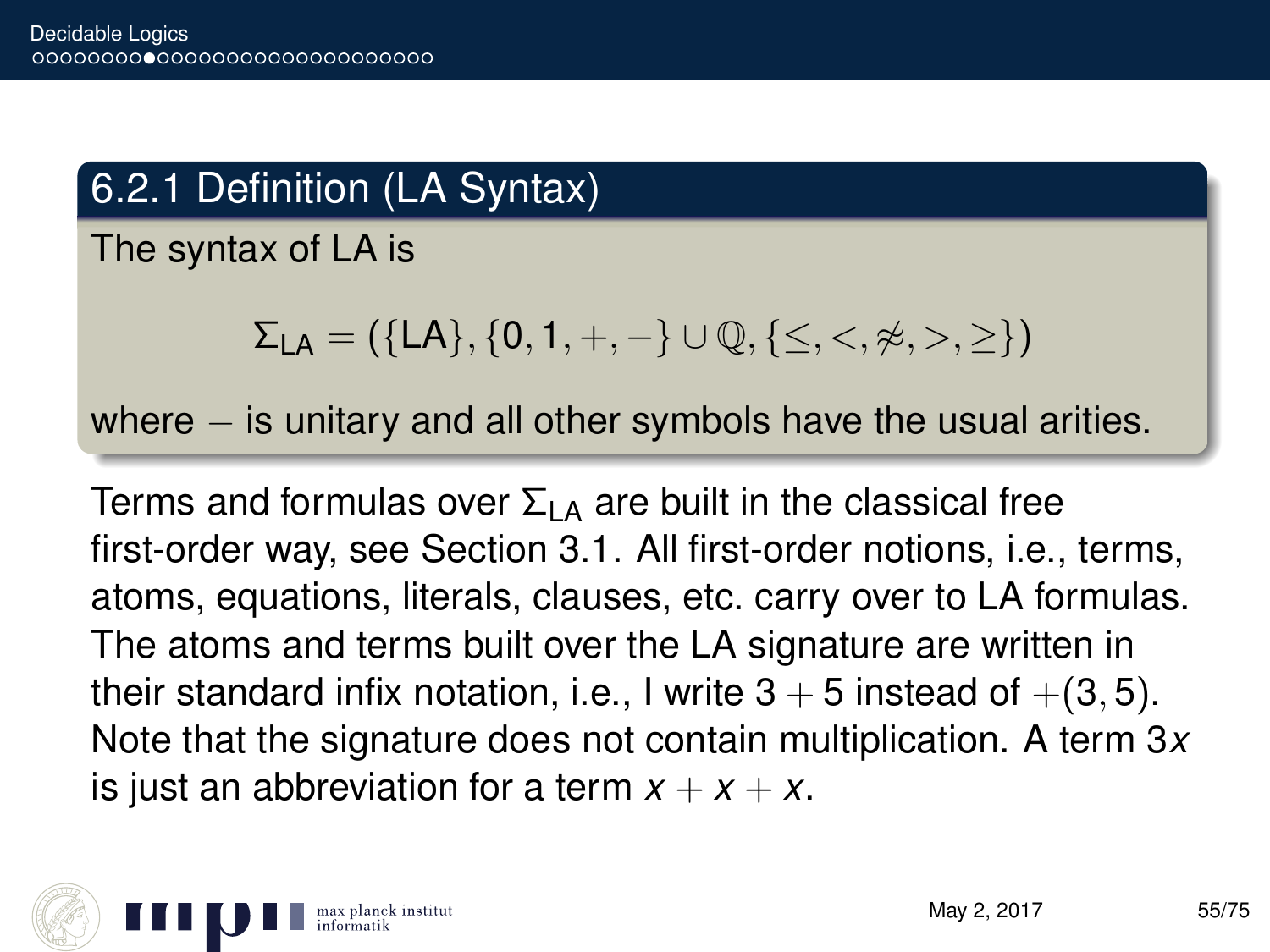### 6.2.2 Definition (Linear Rational Arithmetic Standard Semantics)

The  $\Sigma_{LA}$  algebra  $A_{LRA}$  is defined by  $LA^{A_{LRA}} = \mathbb{O}$  and all other signature symbols are assigned the standard interpretations over the rationals.

Due to the expressive LA language there is no need for negative literals, because  $(\neg <)^{\mathcal{A}_{\mathsf{LRA}}} = (\geq)^{\mathcal{A}_{\mathsf{LRA}}}, (\neg >)^{\mathcal{A}_{\mathsf{LRA}}} = (\leq)^{\mathcal{A}_{\mathsf{LRA}}}$ , and  $(\neg \approx)^{\mathcal{A}_{\mathsf{LRA}}} = (\not\approx)^{\mathcal{A}_{\mathsf{LRA}}}.$ 

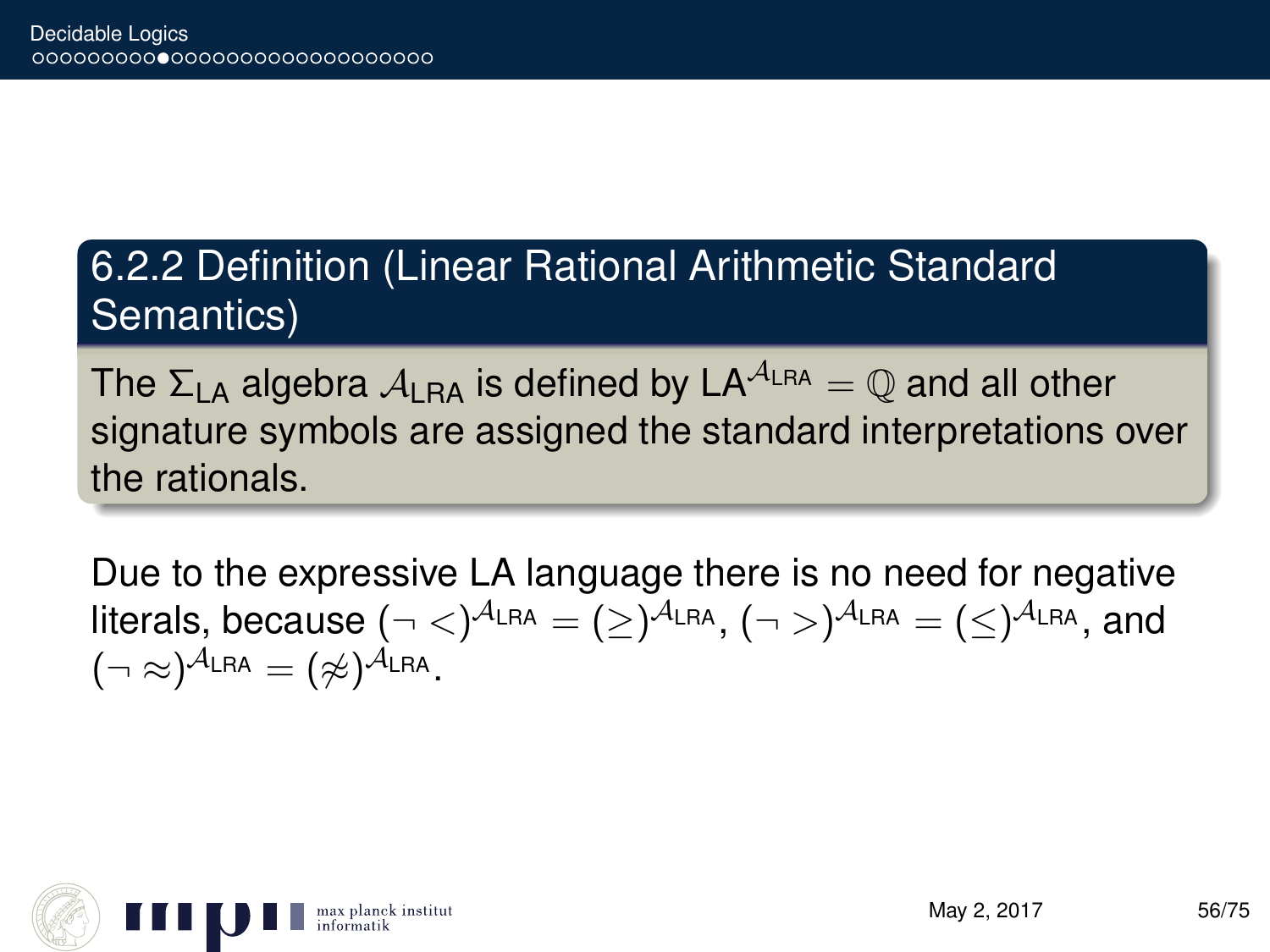Note the difference between the above standard semantics over  $\Sigma_{\text{LA}}$  and the free first-order semantics over  $\Sigma_{\text{LA}}$ , Definition 3.2.1. The equation  $3 + 4 \approx 5$  has a model in the free first-order semantics, hence it is satisfiable, whereas in the standard model of linear rational arithmetic, Definition 6.2.2, the equation  $3 + 4 \approx 5$  is false.

In addition, with respect to the standard LRA semantics the definitions of validity, satisfiability coincide with truth and the definition of unsatisfiability coincides with falsehood. This is the result of a single algebra semantics.

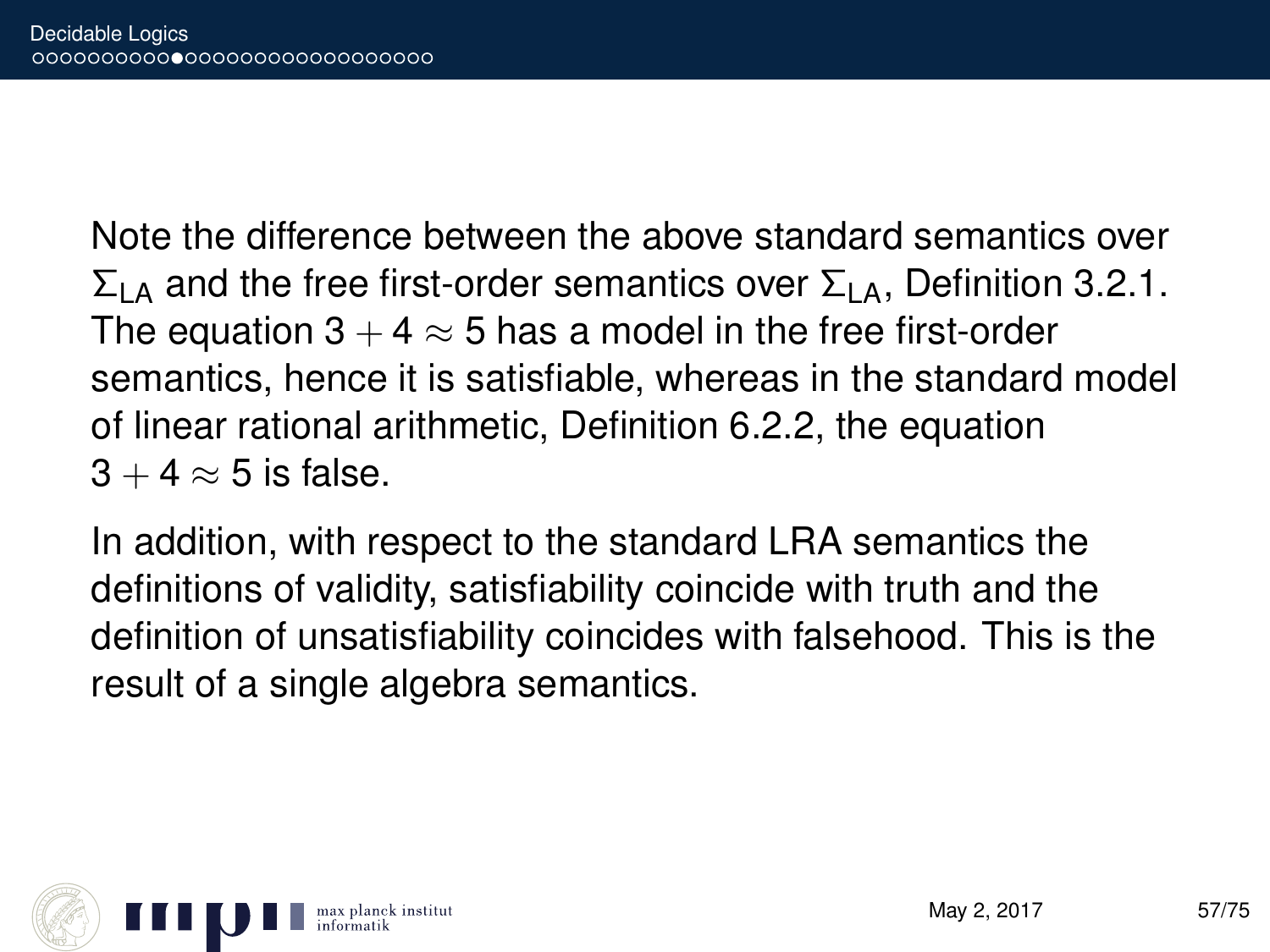## Fourier-Motzkin Quantifier Elimination

It is decidable whether a first-order formula over  $\Sigma_{LA}$  is true or false in the standard LRAsemantics. This was first discovered in 1826 by J. Fourier and re-discovered by T. Motzkin in 1936 and is called FM for short. Note that validity of a  $\Sigma_{\text{LA}}$  formula with respect to the standard semantics is undecidable

Similar to Congruence Closure, Section 6.1, the starting point of the procedure is a conjunction of atoms without atoms of the form  $\approx$ . These will eventually be replaced by a disjunction, i.e., an atom  $t \approx s$  is replaced by  $t < s \vee t > s$ .

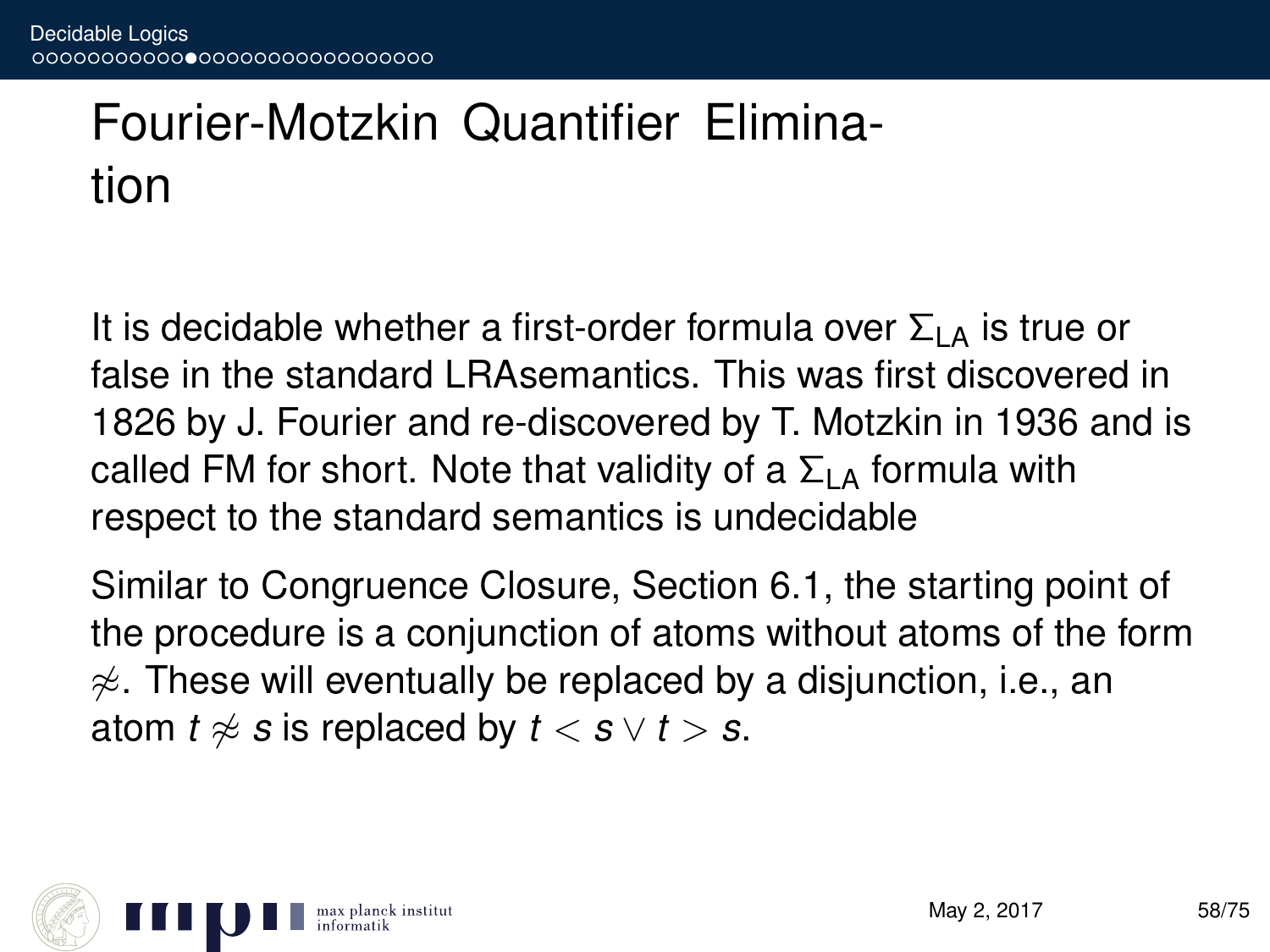Every atom over the variables  $x, y_1, \ldots, y_n$  can be converted into an equivalent atom  $x \circ t[\vec{y}]$  or  $0 \circ t[\vec{y}]$ , where  $\circ \in \{<,>,\leq,\geq,\approx,\not\approx\}$  and  $t[\vec{y}]$  has the form  $\sum_i\textit{q}_i\cdot\textit{y}_i+\textit{q}_0$  where  $q_i \in \mathbb{Q}$ .

In other words, a variable *x* can be either isolated on one side of the atom or eliminated completely. This is the starting point of the FM calculus deciding a conjunction of LA atoms without  $\approx$ modulo the isolation of variables and the reduction of ground formulas to  $\top$ .  $\bot$ .

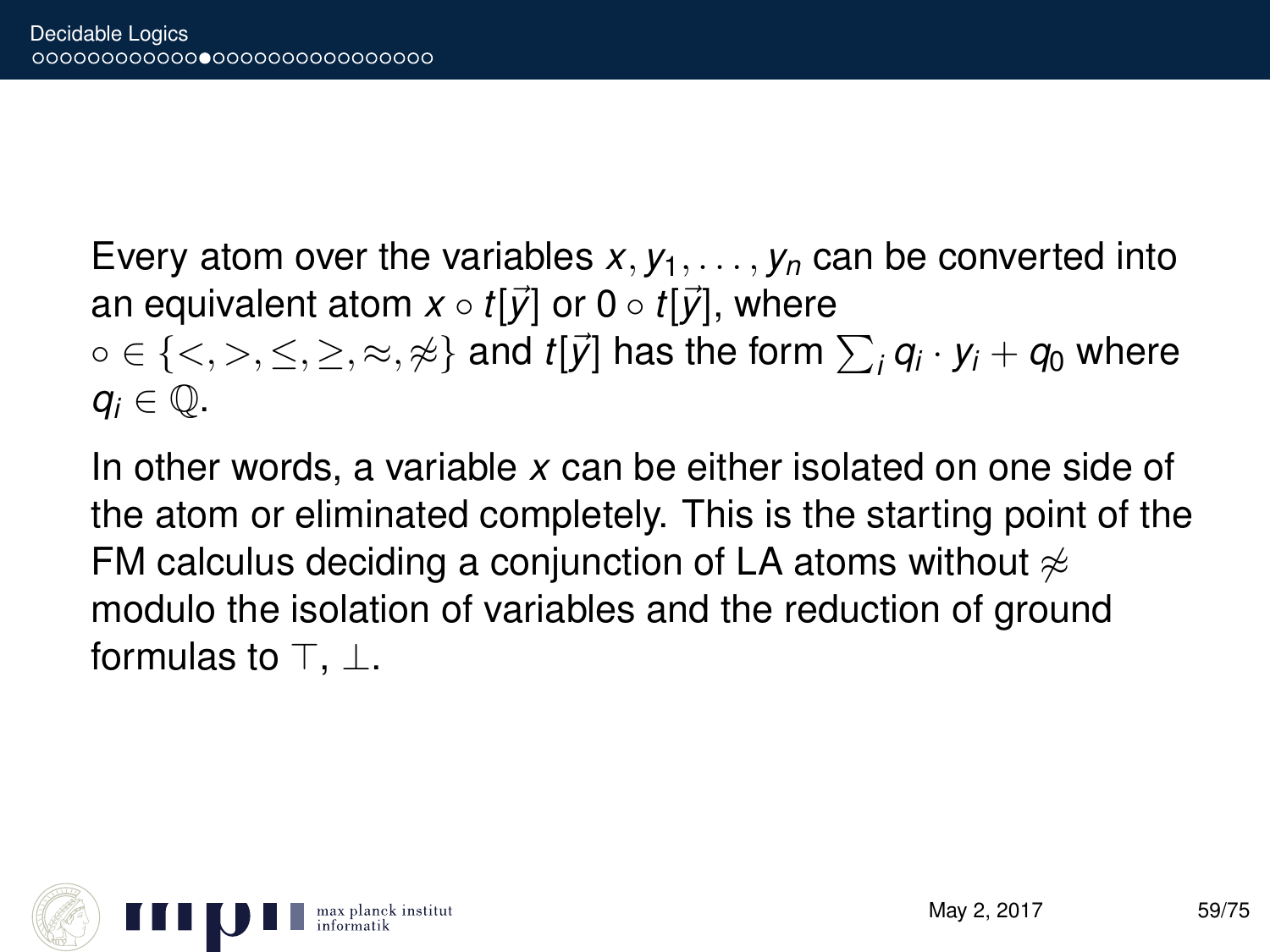The calculus operates on a set of atoms *N*. The normal forms are conjunctions of atoms *s* ◦ *t* where *s*, *t* do not contain any variables. These can be obviously eventually reduced to  $\top$  or  $\bot$ . The FM calculus consists of two rules:

**Substitute**  $N \oplus \{x \approx t\} \Rightarrow_{\text{FM}} N\{x \mapsto t\}$ 

provided *x* does not occur in *t*

**Eliminate**  $\bigcup_i \{x \circ_i^1 t_i\} \uplus \bigcup_j \{x \circ_j^2 s_j\} \implies_{\mathsf{FM}}$  $\mathcal{N} \cup \bigcup_{i,j} \{ t_i \circ_{i.j} s_j \}$ provided *x* does not occur in *N* nor in the  $t_i$ ,  $s_j$ ,  $\circ_i^1 \in \{<,\leq\}$ ,  $\circ_j^2 \in \{>,\geq\},$  and  $\circ_{i,j}\ =\ >$  if  $\circ_j^1\ =\ <$  or  $\circ_j^2\ =\ >,$  and  $\circ_{i,j}\ =\ \geq\$ otherwise

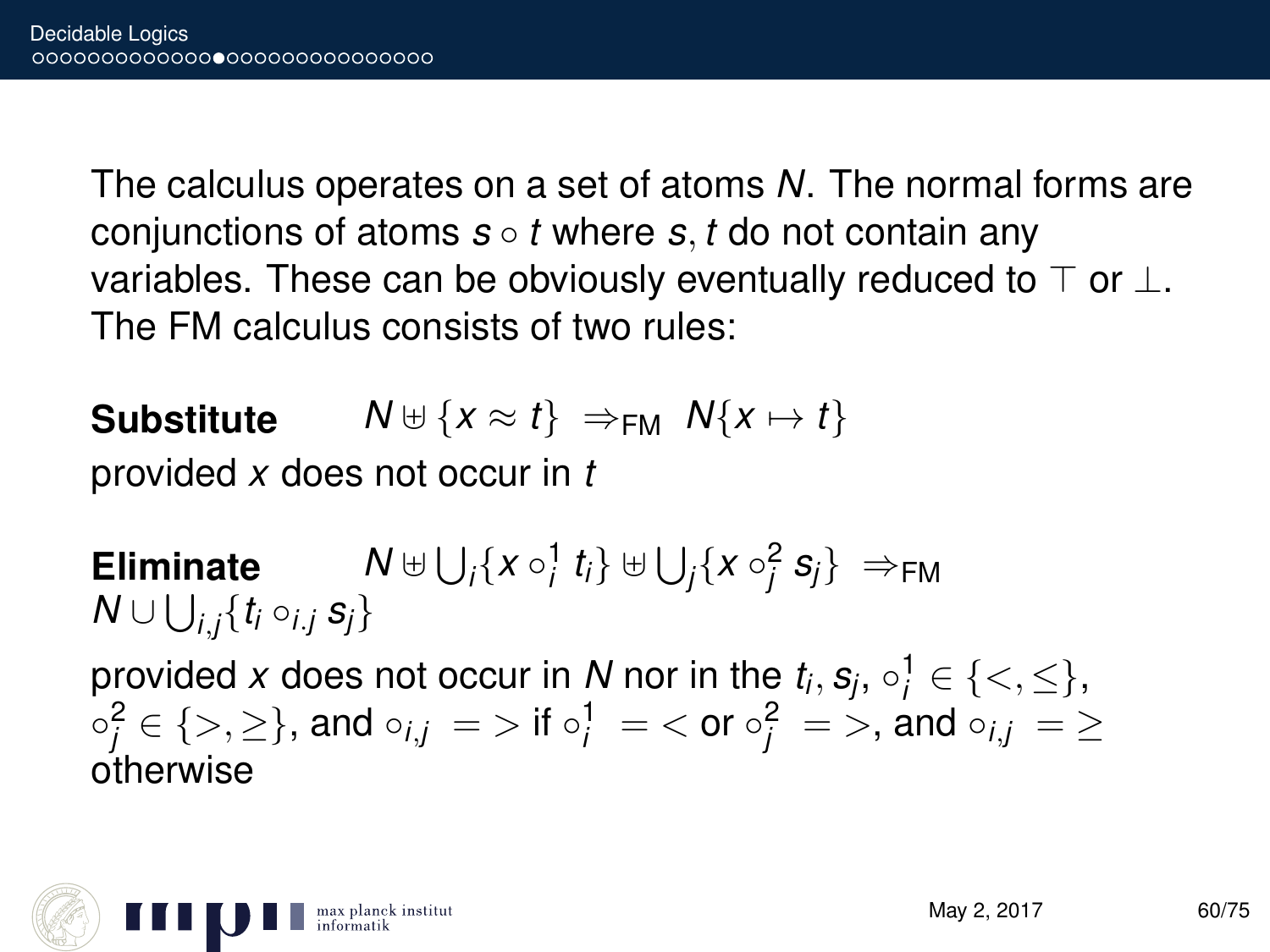If all variablies in *N* are implicitely existentially quantified, i.e., *N* stands for ∃x<sup>*'*</sup>.N, then the above two rules constitute a sound and complete decision procedure for conjunctions of LA atoms without  $\napprox$ .

### 6.2.3 Lemma (FM Termination on a Conjunction of Atoms)

FM terminates on a conjunction of atoms.

6.2.4 Lemma (FM Soundness and Completeness on a Conjunction of Atoms)

 $N \Rightarrow^*_{\mathsf{FM}} \top$  iff  $\mathcal{A}_{\mathsf{LRA}} \models \exists \vec{x} . \mathcal{N}$ .  $N \Rightarrow_{\mathsf{FM}}^* \bot$  iff  $\mathcal{A}_{\mathsf{LRA}} \not\models \exists \vec{x}.\mathsf{N}.$ 

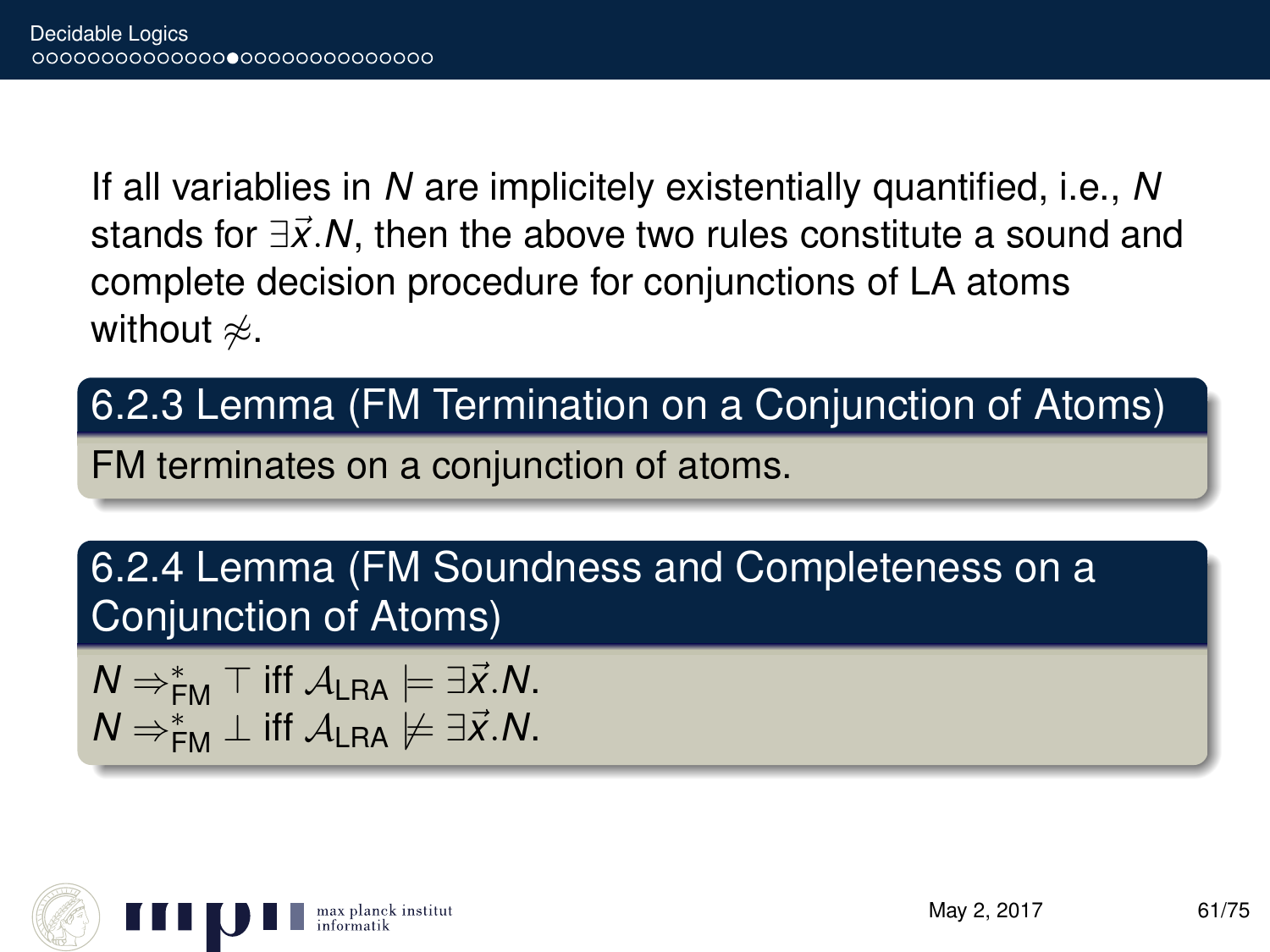The FM calculus on conjunctions of atoms can be extended to arbitrary closed LRA first-order formulas  $\phi$ . I always assume that different quantifier occurrences in  $\phi$  bind different variables. This can always be obtained by renaming one variable.

The first step is to eliminate  $\top$ ,  $\bot$  from  $\phi$  and to transform  $\phi$  in negation normal form, see Section 3.9. The resulting formula only contains the operators ∀, ∃, ∧, ∨, ¬, where all negation symbols occur in front of atoms.

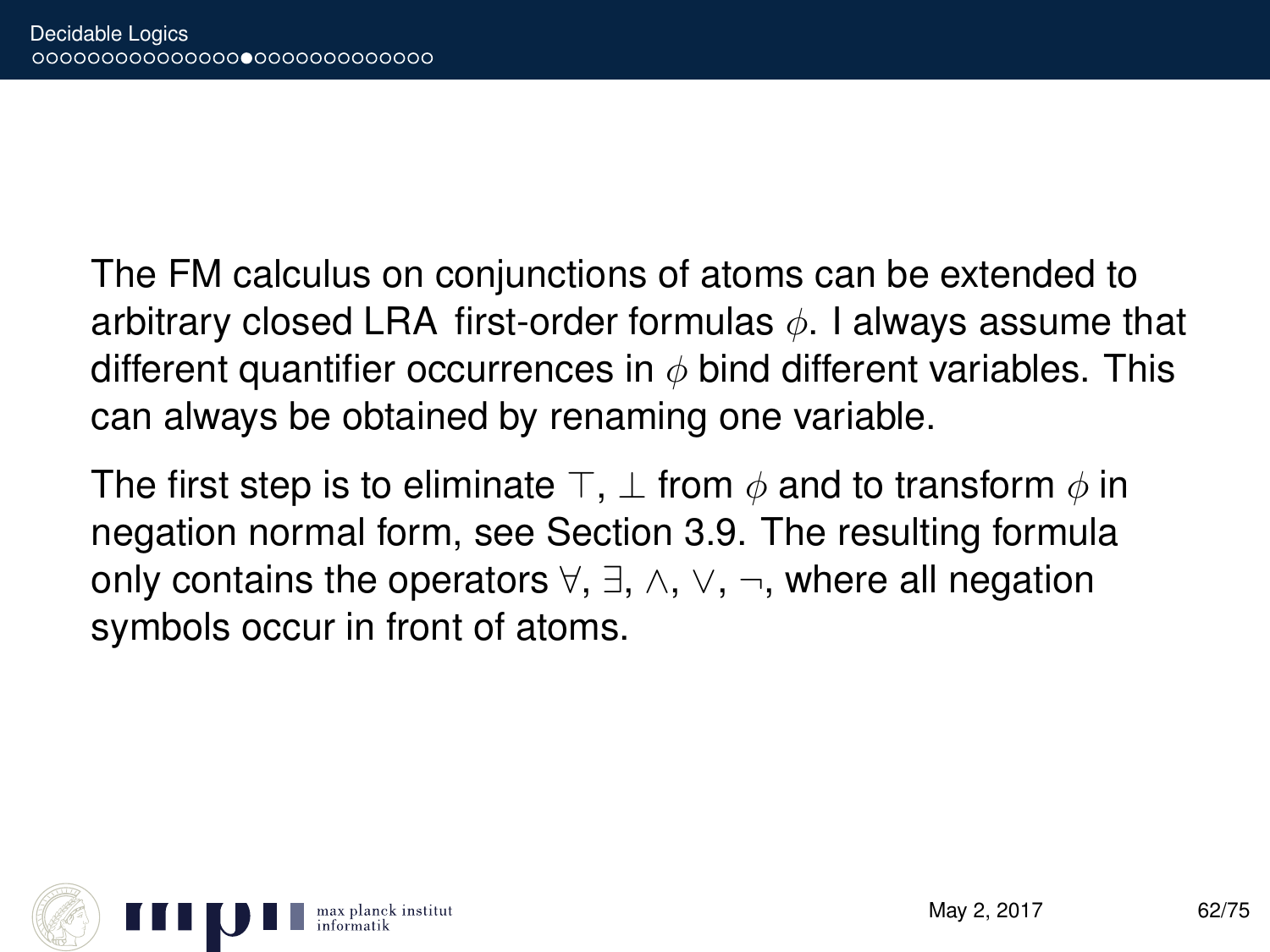The following rule can be used to remove the negation symbols as well:

**ElimNeg**  $\mathfrak{f}$   $t]_{\rho} \Rightarrow_{\mathsf{FM}} \chi[\mathfrak{s} \circ ^2 t]_{\rho}$ where the pairs (∘<sub>1</sub>, ∘<sub>2</sub>) are given by pairs (<, ≥), (≤, >), (≈, ≉) and their symmetric variants

The above two FM rules on conjunctions cannot cope with atoms  $s \not\approx t$ , so they are eliminated as well:

$$
\text{Elim}\ncong \qquad \qquad \chi[\mathbf{s}\ncong t]_p \Rightarrow_{\text{FM}} \chi[\mathbf{s} < t \vee \mathbf{s} > t]_p
$$

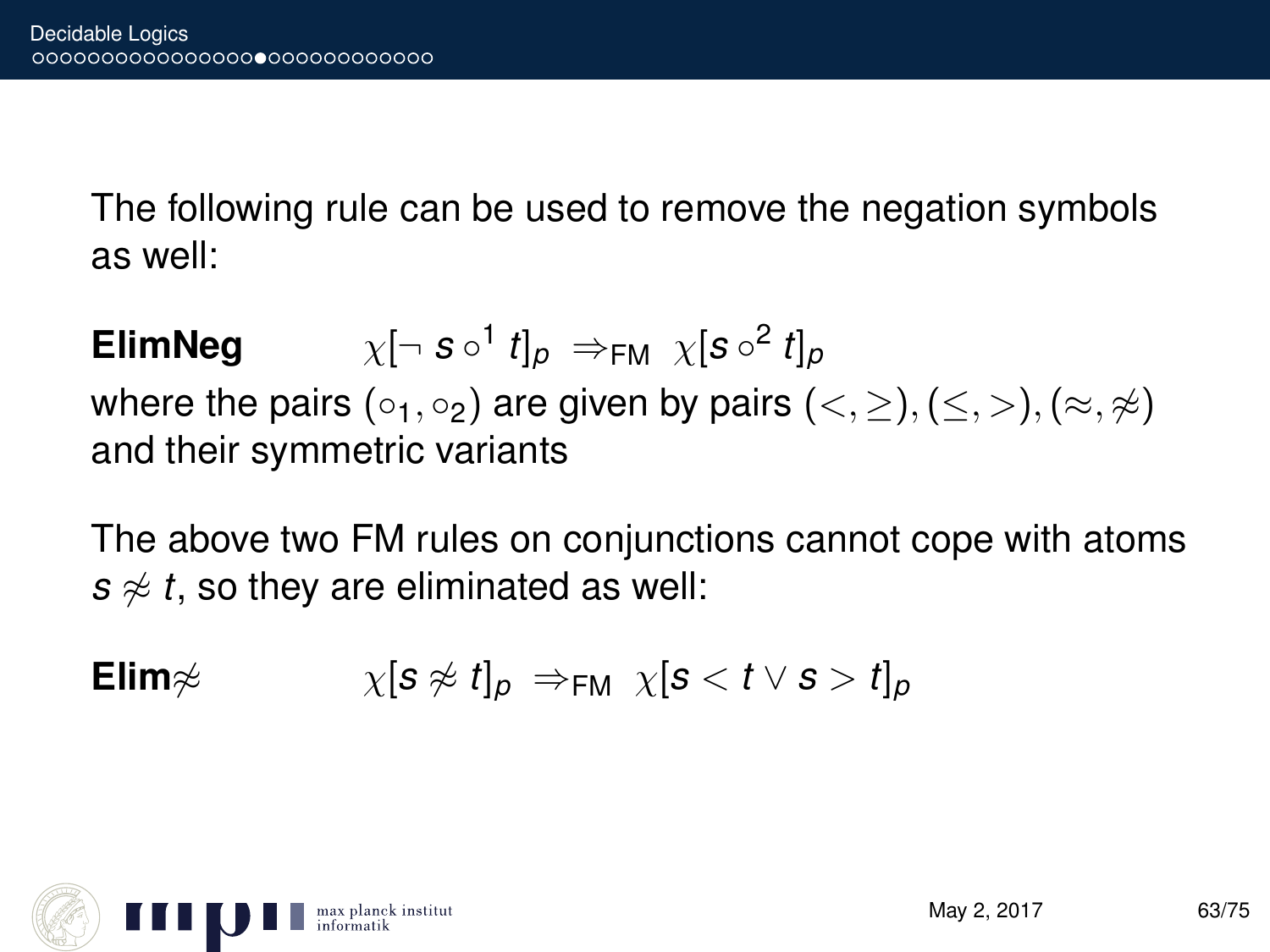The next step is to compute a *Prenex Normal Form*, a formula {∃, ∀}*x*<sup>1</sup> . . . {∃, ∀}*xn*.φ where φ does not contain any quantifiers. This can be done by simply applying the mini-scoping rules, see Section 3.9, in the opposite direction:

**Prenex1**  $\chi[(\forall x.\psi_1) \circ \psi_2]_p \Rightarrow_{\text{FM}} \chi[\forall x.(\psi_1 \circ \psi_2)]_p$ provided  $\circ \in \{\wedge, \vee\}$ ,  $x \notin \mathsf{fvars}(\psi_2)$ 

**Prenex2**  $\chi[(\exists x.\psi_1) \circ \psi_2]_p \Rightarrow_{\text{FM}} \chi[\exists x.(\psi_1 \circ \psi_2)]_p$ provided  $\circ \in \{\wedge, \vee\}, x \notin \mathsf{fvars}(\psi_2)$ 

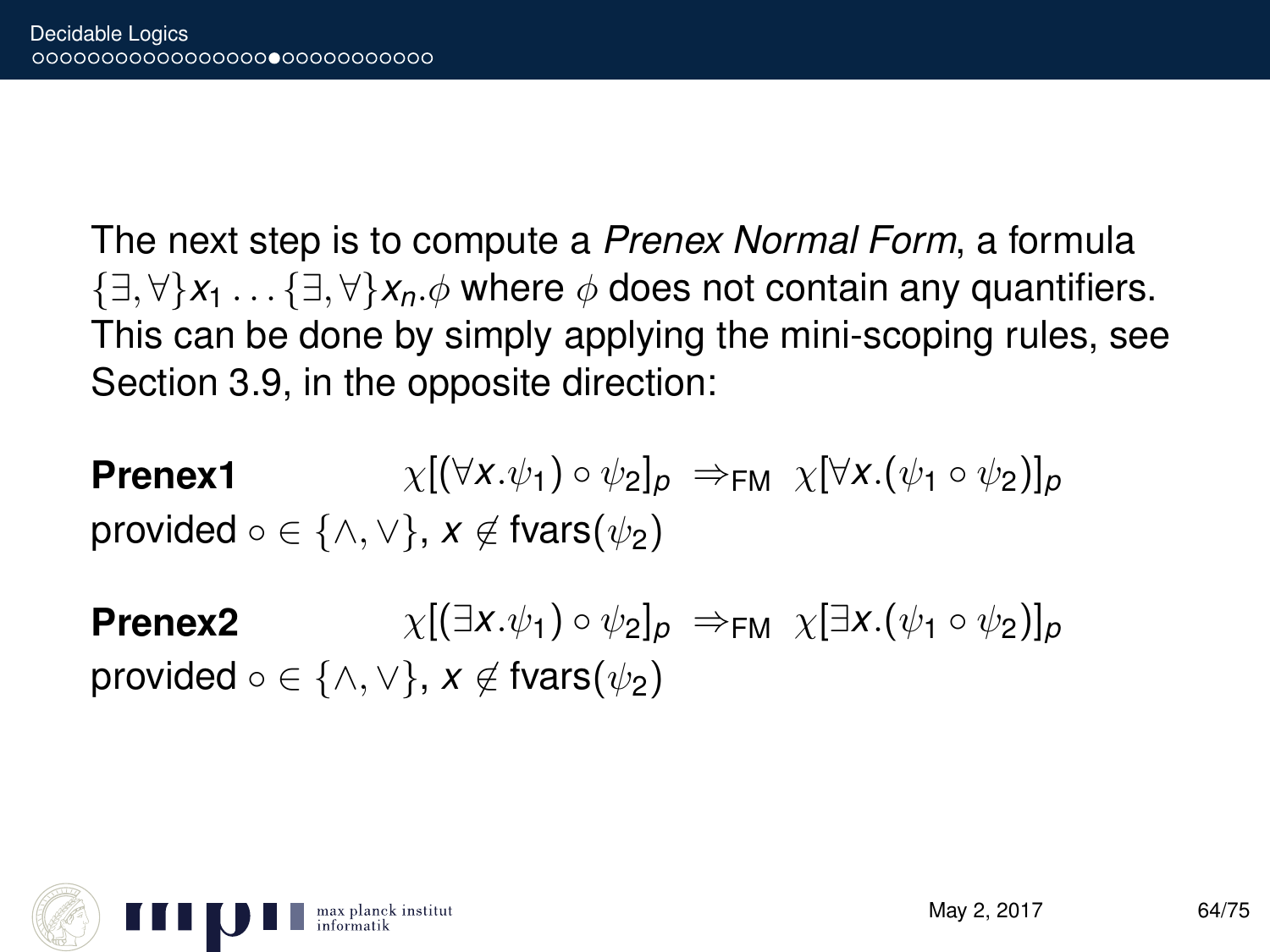**Prenex3**  $\chi[(\forall x.\psi_1) \wedge (\forall y.\psi_2)]_p \Rightarrow_{\text{FM}}$  $\chi[\forall x.(\psi_1 \wedge \psi_2\{y \mapsto x\})]_p$ 

**Prenex4**  $\chi[(\exists x.\psi_1) \vee (\exists y.\psi_2)]_p \Rightarrow_{\text{FM}}$  $\chi$  $[\exists x.(\psi_1 \vee \psi_2 \{ \mathsf{y} \mapsto \mathsf{x} \})]_p$ 

where Prenex3 and Prenex4 are preferred over Prenex1 and Prenex2.

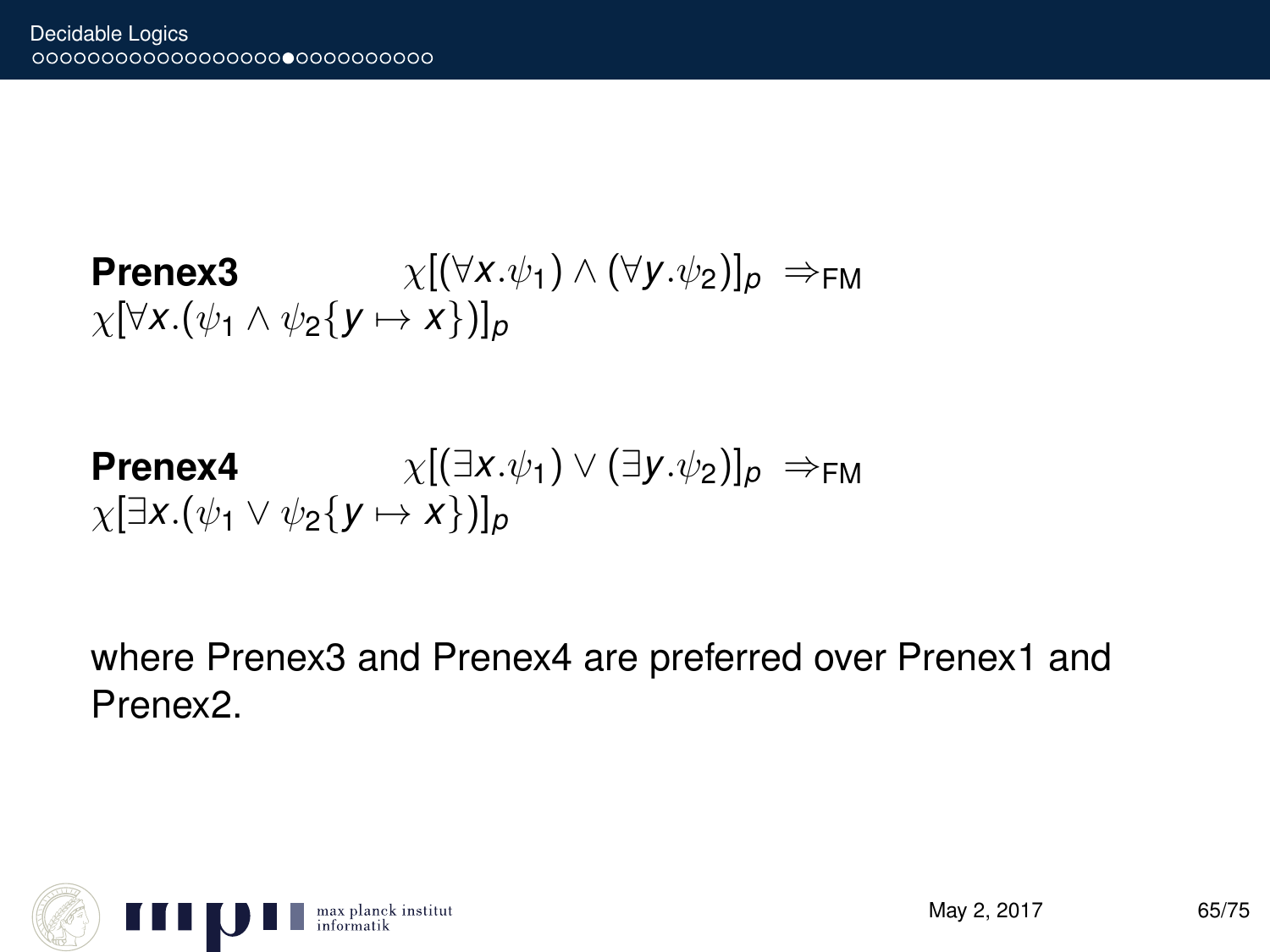Finally, for the resulting formula  $\{\exists, \forall\}x_1 \dots \{\exists, \forall\}x_n \phi$  in prenex normal form the FM algorithm computes a DNF of  $\phi$  by exhaustively applying the rule PushConj, Section 2.5.2.

The result is a formula  $\{\exists, \forall\}x_1 \dots \{\exists, \forall\}x_n \phi$  where  $\phi$  is a DNF of atoms without containing an atom of the form  $s \approx t$ .

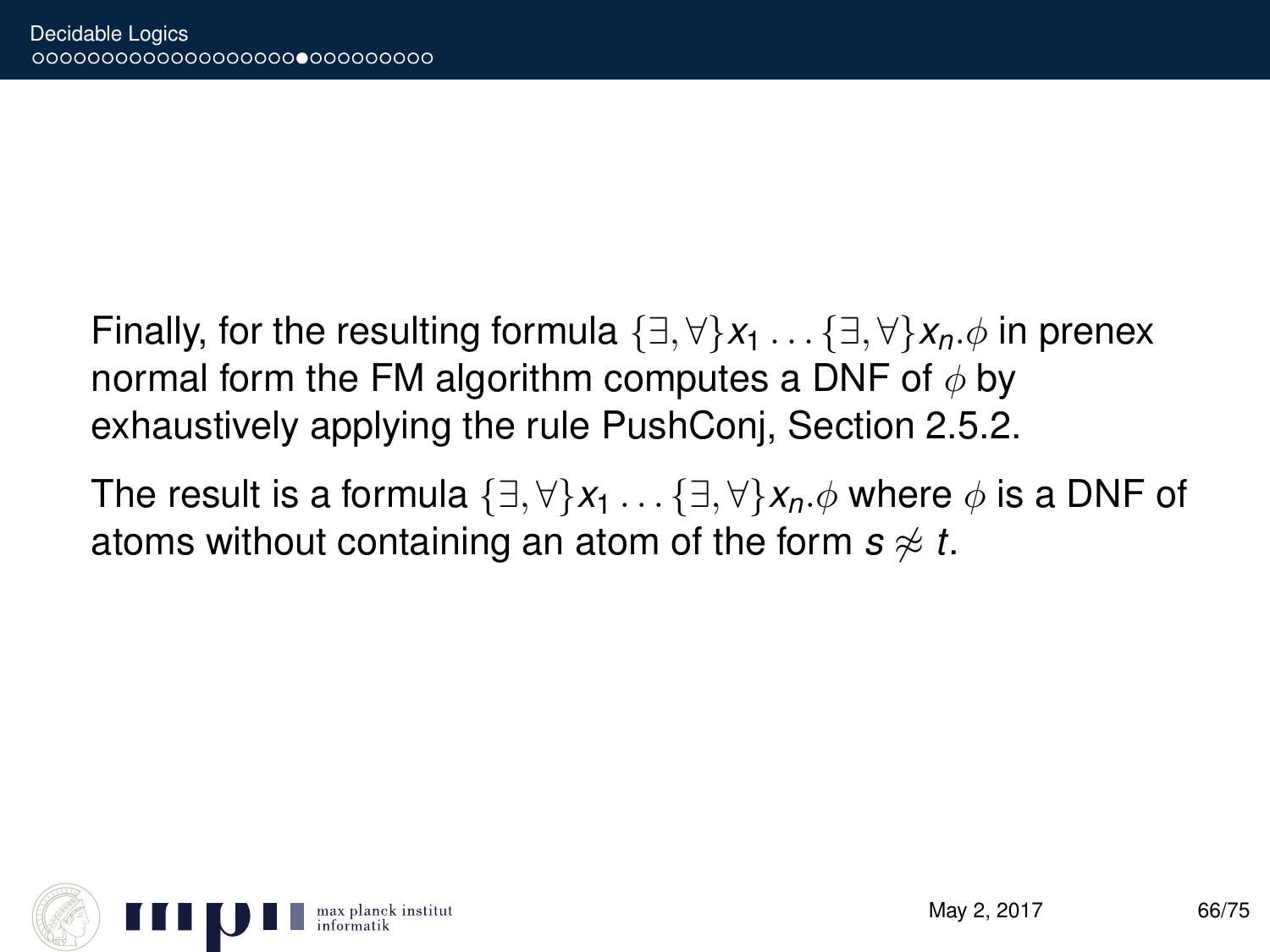Then FM on formulas considers the quantifiers iteratively in an innermost way. For the formula  $\{\exists, \forall\}x_1 \dots \{\exists, \forall\}x_n \phi$  always the innermost quantifier {∃, ∀}*x<sup>n</sup>* is considered.

If it is an existential quantifier, ∃*xn*, then the FM rules Substitute, Eliminate are applied to the variable *x<sup>n</sup>* for each conjunct *C<sup>i</sup>* of  $\phi = C_1 \vee \ldots \vee C_n$ . The result is a formula {∃, ∀}*x*<sup>1</sup> . . . {∃, ∀}*xn*−1.(*C* 0 <sup>1</sup> ∨ . . . ∨ *C* 0 *n* ) which is again in prenex DNF. Furthermore, by Lemma 6.2.4 it is equivalent to  $\{\exists, \forall\}x_1 \ldots \{\exists, \forall\}x_n.\phi.$ 

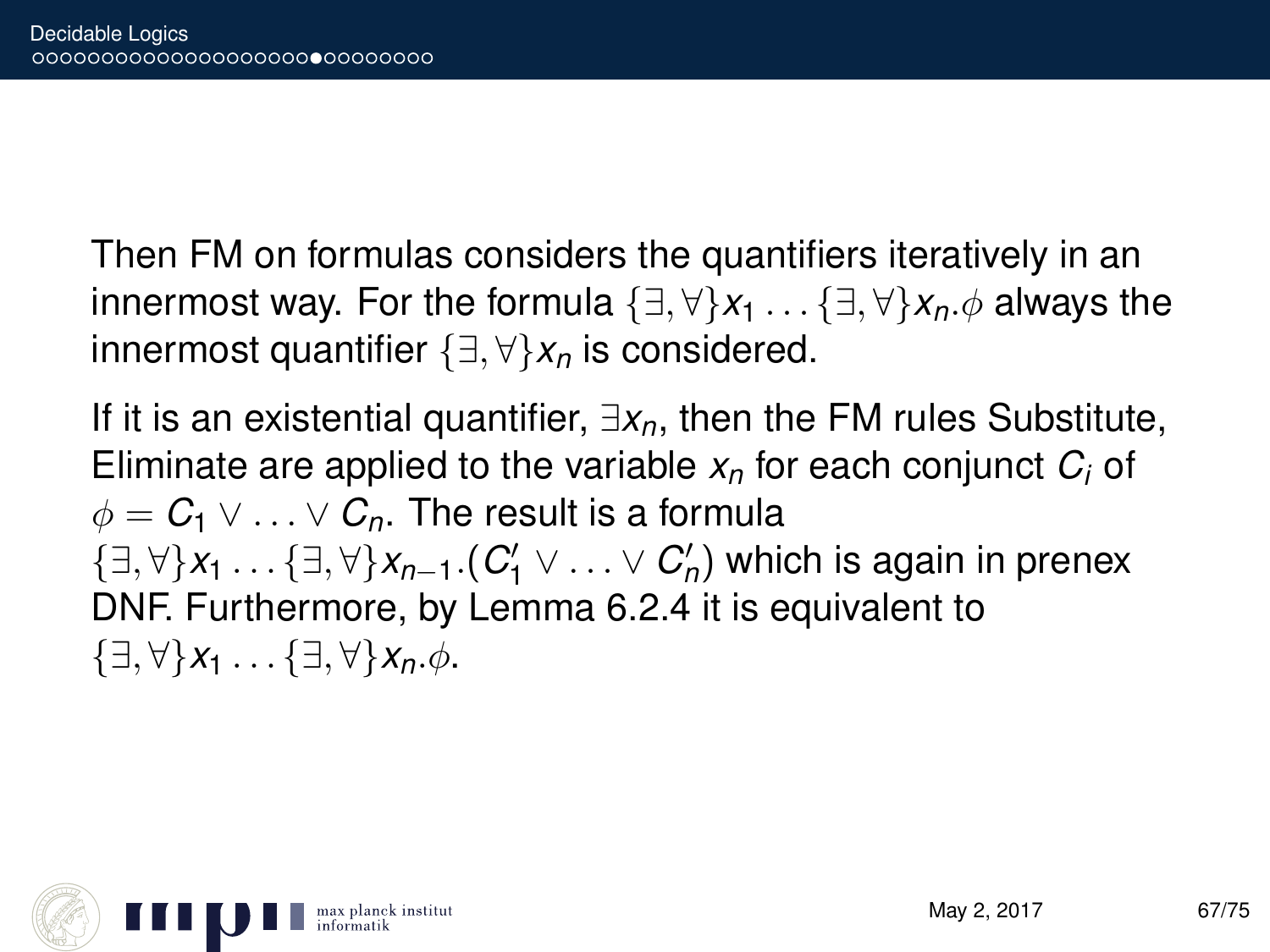If the innermost quantifier is a universal quantifier ∀*xn*, then the formula is replaced by  $\{\exists, \forall\}x_1 \dots \{\exists, \forall\}x_{n-1} \neg \exists x_n \neg \phi$  and the above steps for negation normal form and DNF are repeated for  $\neg\phi$  resulting in an equivalent formula

{∃, ∀}*x*<sup>1</sup> . . . {∃, ∀}*xn*−1¬∃*xn*.φ<sup>0</sup> where φ 0 is in DNF and does not contain negation symbols nor atoms  $s \not\approx t$ .

Then the FM rules Substitute, Eliminate are applied to the variable  $x_n$  for each conjunct  $C_i$  of  $\phi' = C_1 \vee \ldots \vee C_n.$  The result is an equivalent formula  $\{\exists, \forall\}x_1 \ldots \{\exists, \forall\}x_{n-1}.\neg(C'_1 \vee \ldots \vee C'_n).$ Finally, the above steps for negation normal form and DNF are repeated for  $\neg(C'_1 \vee \ldots \vee C'_n)$  resulting in an equivalent formula {∃, ∀}*x*<sup>1</sup> . . . {∃, ∀}*xn*−1.φ<sup>00</sup> where φ 0 is in DNF and does not contain negation symbols nor atoms  $s \not\approx t$ . This completes for FM decision procedure for LRA formulas.

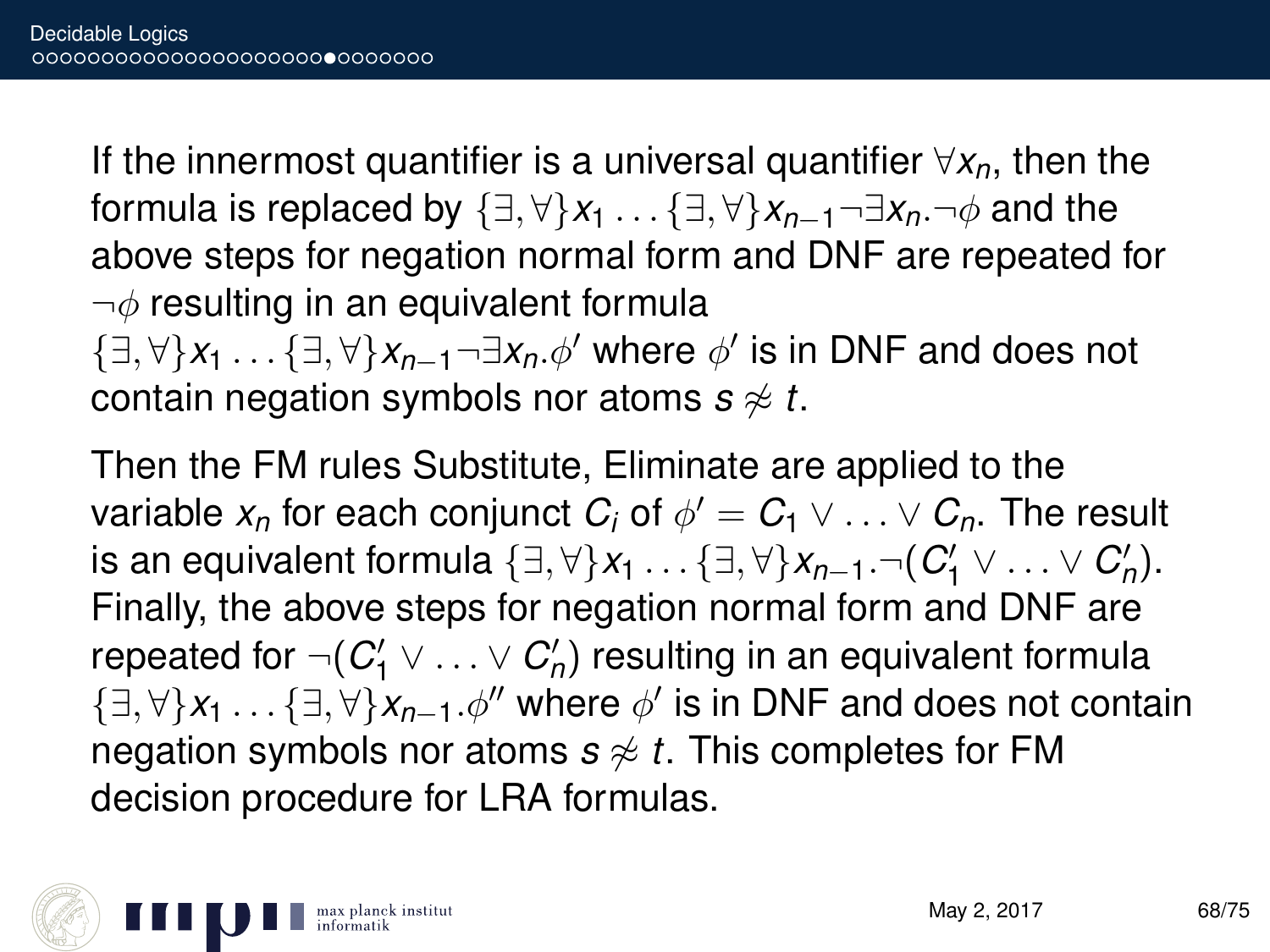Every LRA formula can by reduced to  $\top$  or  $\bot$  via the FM decision procedure. Therefore LRA is called a *complete* theory, i.e., every closed formula over the signature of LRA is either true or false.

LA formulas over the rationals and over the reals are indistinguishable by first-order formulas over the signature of LRA. These properties do not hold for extended signatures, e.g., then additional free symbols are introduced. Furthermore, FM is no decision procedures over the integers, even if the LA syntax is restricted to integer constants.

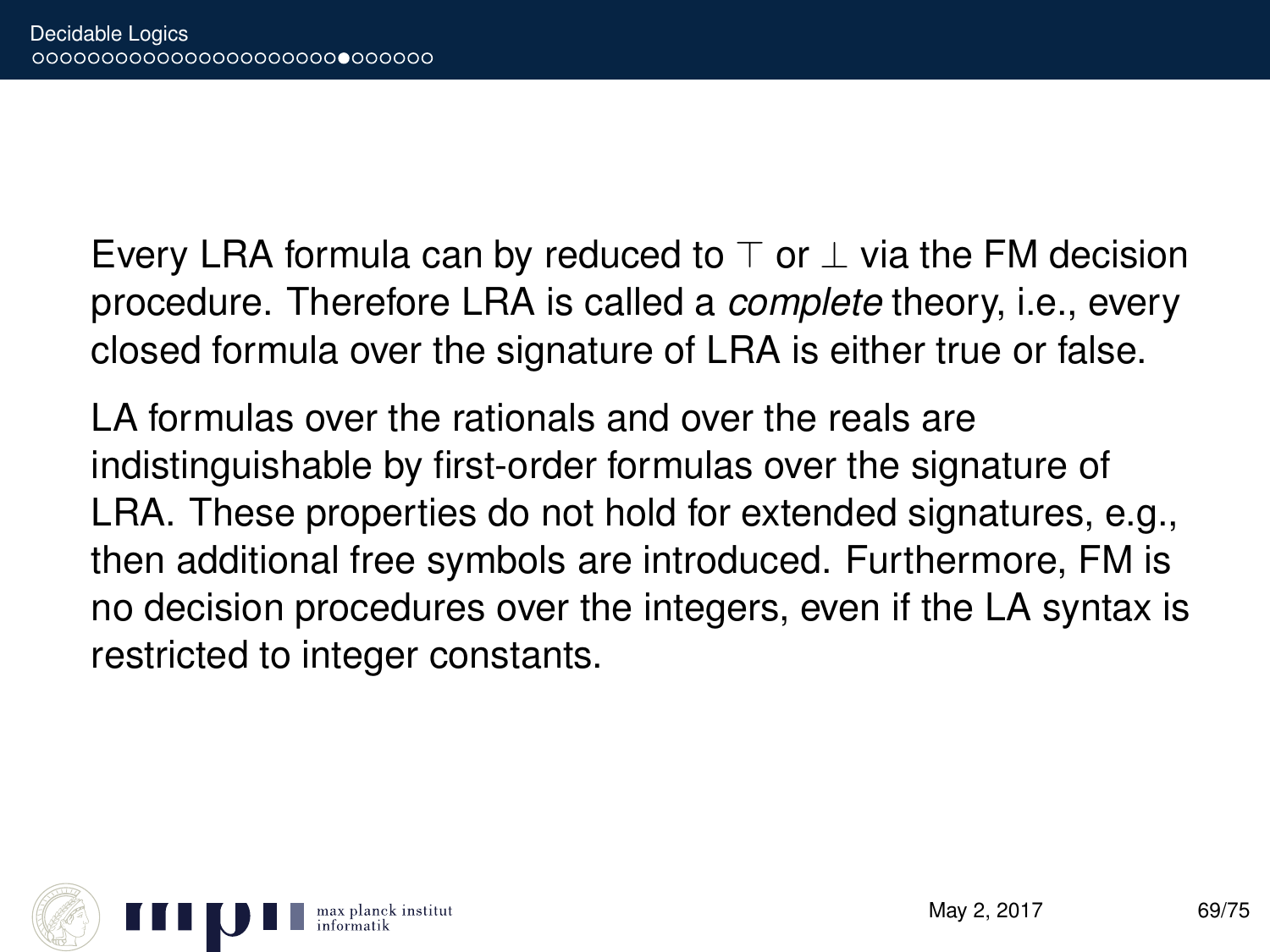# FM Complexity

The complexity of the FM calculus depends mostly on the quantifier alternations in  $\{\exists, \forall\}x_1 \dots \{\exists, \forall\}x_n \phi$ .

In case an existential quantifier ∃ is eliminated, the formula size grows worst-case quadratically, therefore *O*(*n* 2 ) runtime. For *m* quantifiers ∃ . . . ∃: a naive implementation needs worst-case  $O(n^{2^m})$  runtime. It is not known whether an optimized implementation with simply exponential runtime is possible.